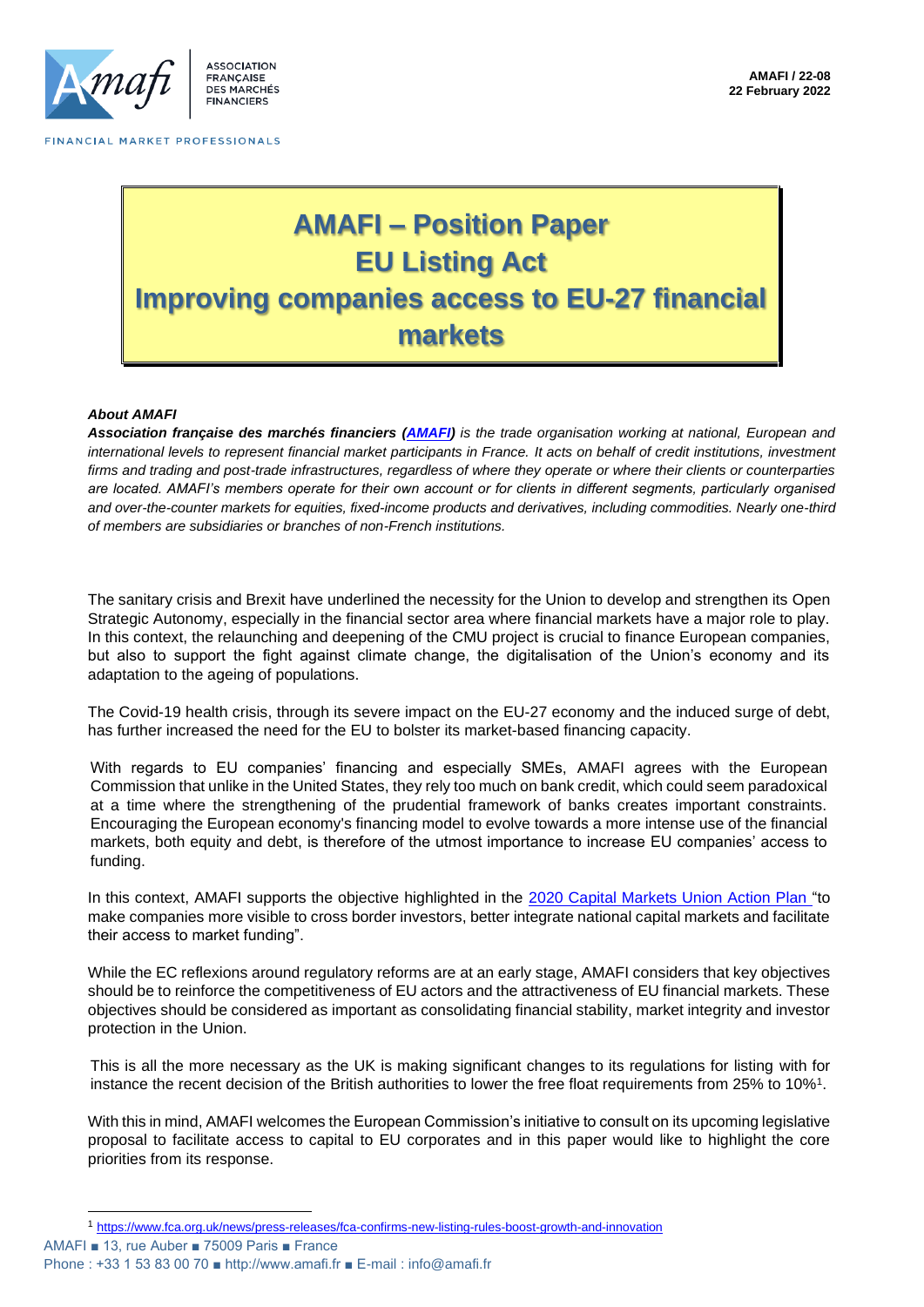

## **Overview of AMAFI core priorities**

| <b>File</b>       | <b>Key message</b>                                                                                                                                                                                                                                                                                                                                                                                                                                                                                                                             |
|-------------------|------------------------------------------------------------------------------------------------------------------------------------------------------------------------------------------------------------------------------------------------------------------------------------------------------------------------------------------------------------------------------------------------------------------------------------------------------------------------------------------------------------------------------------------------|
| <b>MiFID II</b>   | Product governance rules<br>Removing ordinary shares and plain vanilla bonds from the scope of the product governance<br>regime<br>Financial research & sponsored research<br>Promoting the development of sponsored research in EU legislation with the objective to provide<br>investors with guarantees equivalent to those provided by non-sponsored research<br><b>Definition of SME</b><br>Enlarging the definition to include all companies with a market capitalisation of less than 1 billion<br>Euros (currently 200 million euros). |
| <b>Prospectus</b> | Simplifying prospectus where deemed necessary while preserving appropriate investor<br>information. Alleviation should not be considered as an option.<br>Harmonizing market practices and interpretation by NCAs' through the development of ESMA<br>guidelines on intelligibility of prospectus                                                                                                                                                                                                                                              |
| <b>MAR</b>        | Alleviating the insider list regime regarding the content of the lists and some mandatory fields on<br>personal data of the included persons<br>Maintaining the rules on the prevention and sanctioning of market abuse given their role in<br>contributing to confidence in the markets. Excepted for the maintenance of insider lists and for<br>issuers of vanilla bonds who should be exempted from the publication of inside information<br>Excluding investment products from the scope of market soundings                              |

### **I. Introducing a more proportionate approach for MiFID II Product Governance rules**

We welcomed the alleviation of the product governance requirements for corporate bonds with no other embedded derivative than a make-whole clause and for bonds for eligible counterparties as per the MiFID II [Quick-fix](https://eur-lex.europa.eu/legal-content/EN/TXT/PDF/?uri=CELEX:32021L0338&from=FR) dispositions. However, we consider that all ordinary shares and plain vanilla bonds issuance are similarly important for the financing of companies and should be exempted based on the following arguments:

- (i) These products are not issued to serve additional (retail) investors' needs and objectives or address particular risk profiles unlike structured products for instance that offer solutions that can be adapted to the needs of each investor, particularly in terms of strategy, risk/return profile, maturity or nominal invested;
- (ii) The role of the investment firm in an IPO is not to define the objectives and investment needs of the targeted clients that the product is intended to meet, but rather to assist the issuer in structuring its introduction;
- (iii) The added value of product governance requirements for vanilla products is, in principle, very low or non-existent in the primary market.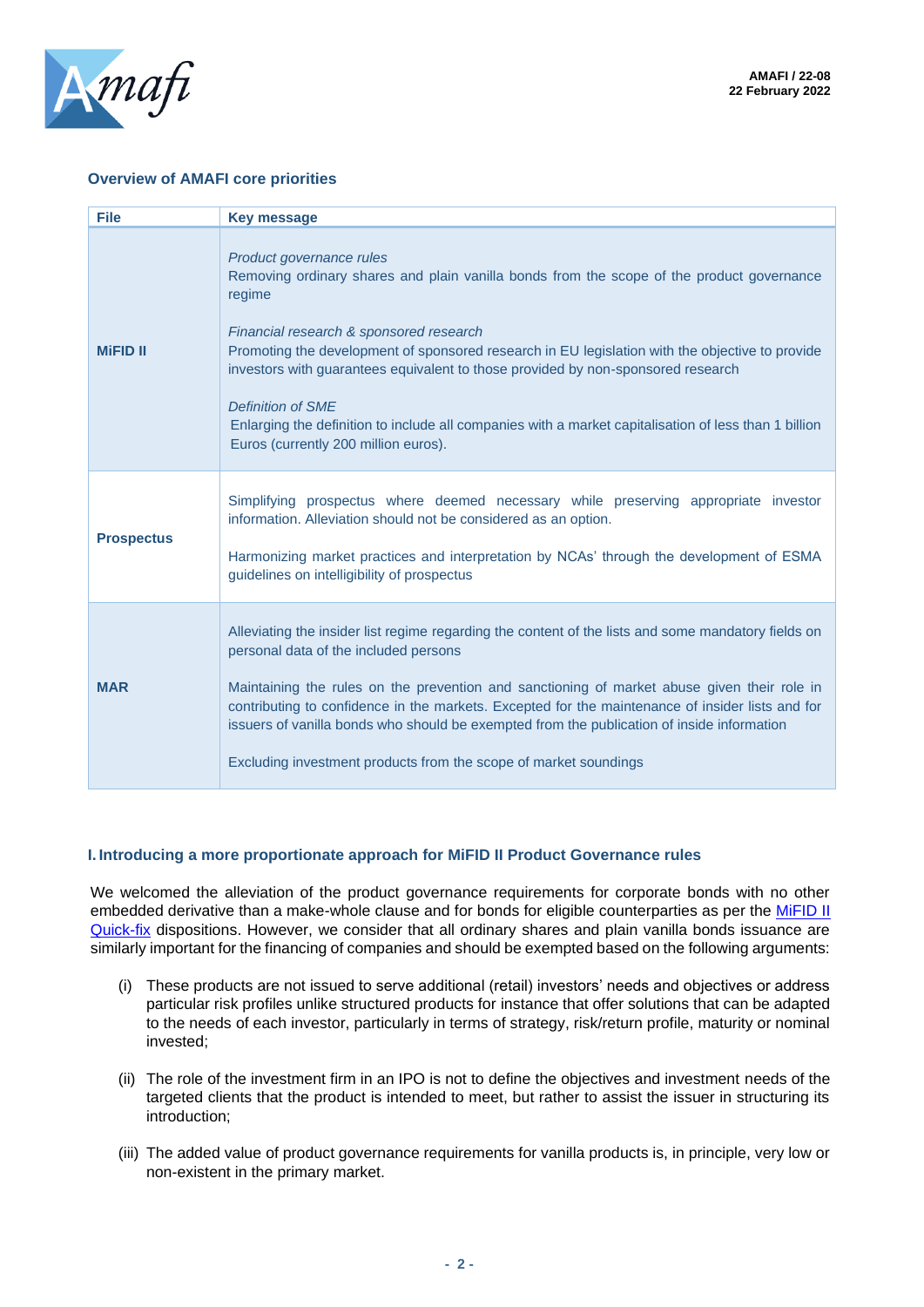

This is all the more important with the upcoming implementation of ESG provisions in product governance as investment firms will soon have to analyse the "greenness" of a product according to the expectations of the final investors in this matter (target market) even though these provisions are inadequate with the investment service provider's role in an IPO.

## **II. Enabling better market valuation and higher capitalisation of SMEs**

One of the main factors of insufficient valuation and capitalisation of SMEs is the lack of liquidity of SMEs' securities due to poor visibility amongst investors. Institutional investors struggle in building up large enough positions in SME securities. They are drawn to a limited number of SMEs which reach sufficient liquidity to make it eligible to an index to which investment funds are benchmarked. SMEs also suffer from a lack of visibility notably due to a low coverage in financial research.

In AMAFI's view, the following would help promote better market valuation and higher capitalisation of SMEs:

- (i) Maintaining high standards of investor information;
- (ii) Promoting financial research, including sponsored research;

## **a. Maintaining high standards of investor information**

Good investor information is key in building trust in the capital markets and in enabling investors to make informed investment decisions, especially in SMEs for which available information is scarcer.

We consider that the current prospectus regulation is not a barrier to SMEs access to capital markets. Therefore, it does not seem appropriate to extend the exemptions to the publication of a prospectus as proposed in the EC consultation paper, rather its content should be adjusted where necessary. The proportionality of the issuer's obligations to its size (which already exists) should not be at the expense of good investor information. However, certain burdens and costs can be removed without harming appropriate investor information. As such we consider that (i) no new prospectus for secondary issuances should be required and that (ii) the definition of an SME under art. 4.13 of MiFID II should be enlarged to include all companies with a market capitalisation of less than 1 billion Euros (currently 200 million euros). That latter change seems like a reasonable compromise between facilitating access to capital markets for smaller issuers and preserving good investor information through a prospectus.

Besides, technological development and more precisely the dematerialisation of prospectus makes it possible to reinforce investor protection by offering more fluid and more rapidly accessible information. It is nevertheless necessary to ensure that the information remains correct, clear and not misleading while promoting technological advances. We believe that market practices and interpretation by NCAs should be further harmonised and call on ESMA to be given a mandate to set guidelines related to the intelligibility of prospectus.

### **b. Promoting financial research including sponsored research**

The availability of financial research is a key factor in attracting investors because it provides them with analyses developed by financial experts which can inform their decision process. The more research papers are available for a given issuer, the more comparisons investors can make.

MiFID II rules have severely weakened the economic model of SME spontaneous research, by cutting the cross-subsidisation relation that used to exist between (i) execution and research and (ii) research on blue chips and research on SMEs. This has made SME research hardly viable in the many instances where the universe of potential investors is too narrow. As a consequence, the recourse to issuer sponsored research, which was already a well-established practice has significantly developed since January 2018 with the entry into force of MiFID II and has become a significant part of the SME research coverage. As an example, to date, AMAFI members have signed over 350 sponsored research contracts with issuers, and it is anticipated that this number is going to increase in the coming years.